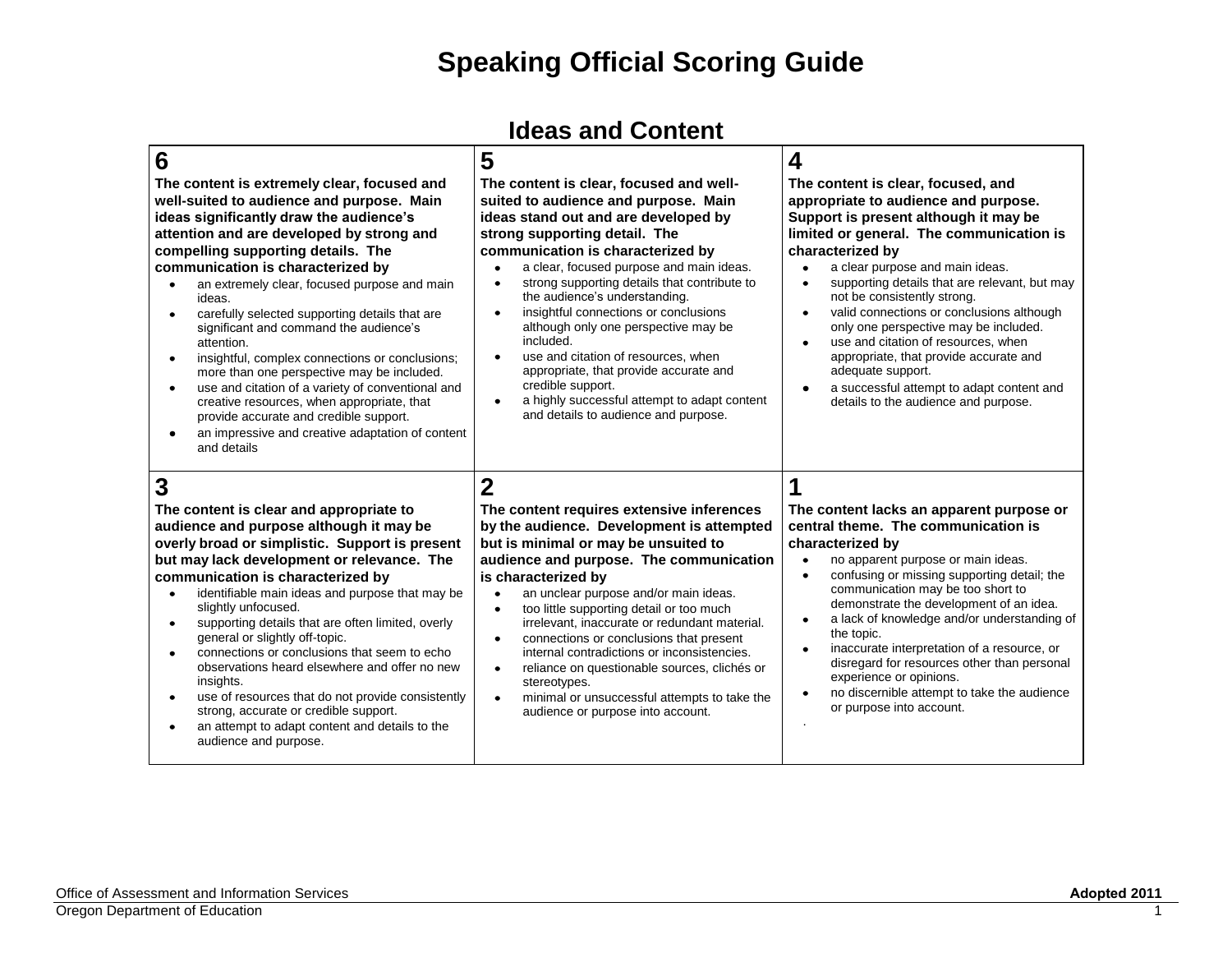#### **Organization**

| 6<br>The organization enhances the main ideas<br>and their development. The order and<br>structure are strong and support the<br>audience's understanding and<br>involvement. The communication is<br>characterized by<br>a strong, creative introduction that brings the<br>audience to the topic and creates a desire to<br>hear more.<br>a clear, complex organizational structure that<br>٠<br>enhances the purpose and message.<br>smooth, well-designed transitions that<br>$\bullet$<br>contribute to the message.<br>details that are carefully selected and<br>strategically placed for optimum impact.<br>an imaginatively designed conclusion that<br>$\bullet$<br>matches the content and purpose of the<br>speech. | 5<br>The organization enhances the main ideas<br>and their development. The order and<br>structure support the audience's<br>understanding. The communication is<br>characterized by<br>a highly effective introduction that brings the<br>$\bullet$<br>audience to the topic.<br>a clear organizational structure that enhances<br>$\bullet$<br>the audience's understanding of the purpose<br>and message.<br>smooth transitions.<br>$\bullet$<br>carefully selected details that are placed for<br>$\bullet$<br>impact.<br>a well-designed conclusion that matches the<br>$\bullet$<br>content and purpose of the speech.                                                | 4<br>The organization is easy to follow but may<br>seem stilted, overly obvious, or not<br>consistently effective. The communication<br>is characterized by<br>an effective introduction that brings the<br>audience to the topic.<br>a clear organizational structure that is<br>relatively easy to follow.<br>transitions that work, but that may be<br>$\bullet$<br>formulaic or predictable.<br>details that fit within a planned structure.<br>$\bullet$<br>a planned conclusion that may lack subtlety,<br>but still matches the content and purpose of<br>the speech. |
|---------------------------------------------------------------------------------------------------------------------------------------------------------------------------------------------------------------------------------------------------------------------------------------------------------------------------------------------------------------------------------------------------------------------------------------------------------------------------------------------------------------------------------------------------------------------------------------------------------------------------------------------------------------------------------------------------------------------------------|-----------------------------------------------------------------------------------------------------------------------------------------------------------------------------------------------------------------------------------------------------------------------------------------------------------------------------------------------------------------------------------------------------------------------------------------------------------------------------------------------------------------------------------------------------------------------------------------------------------------------------------------------------------------------------|------------------------------------------------------------------------------------------------------------------------------------------------------------------------------------------------------------------------------------------------------------------------------------------------------------------------------------------------------------------------------------------------------------------------------------------------------------------------------------------------------------------------------------------------------------------------------|
| 3<br>The organization has been attempted but<br>the overall structure is inconsistent or<br>skeletal. The communication is<br>characterized by<br>an introduction that is either underdeveloped<br>or awkward.<br>organizational structure that is occasionally<br>$\bullet$<br>unclear.<br>transitions that usually work, but may be<br>$\bullet$<br>repetitive or sometimes unclear.<br>details that sometimes leave the audience<br>$\bullet$<br>confused.<br>a conclusion that is underdeveloped,<br>obvious, or fails to match the content and<br>purpose of the speech.                                                                                                                                                   | $\overline{2}$<br>The organization lacks a clear structure. An<br>occasional organizational device is<br>discernible; however, the communication is<br>difficult to follow or too short to<br>demonstrate organizational skills<br>adequately. The communication is<br>characterized by<br>an introduction extremely undeveloped, or<br>$\bullet$<br>missing.<br>a limited organizational structure that is<br>$\bullet$<br>confusing.<br>transitions that are ineffective, overused or<br>$\bullet$<br>missing.<br>random details that do not fit within the<br>$\bullet$<br>limited structure.<br>a conclusion that is extremely undeveloped,<br>$\bullet$<br>or missing. | The organization lacks structure. An<br>occasional organizational device may be<br>discernible; however, the communication<br>is extremely difficult to follow or too short<br>to demonstrate organizational skills. The<br>communication is characterized by<br>a missing or unrelated introduction.<br>no apparent organizational structure; it is<br>difficult to follow the message or understand<br>the purpose.<br>no transitions.<br>isolated details that have no apparent<br>relationship or purpose.<br>a missing or unrelated conclusion.                         |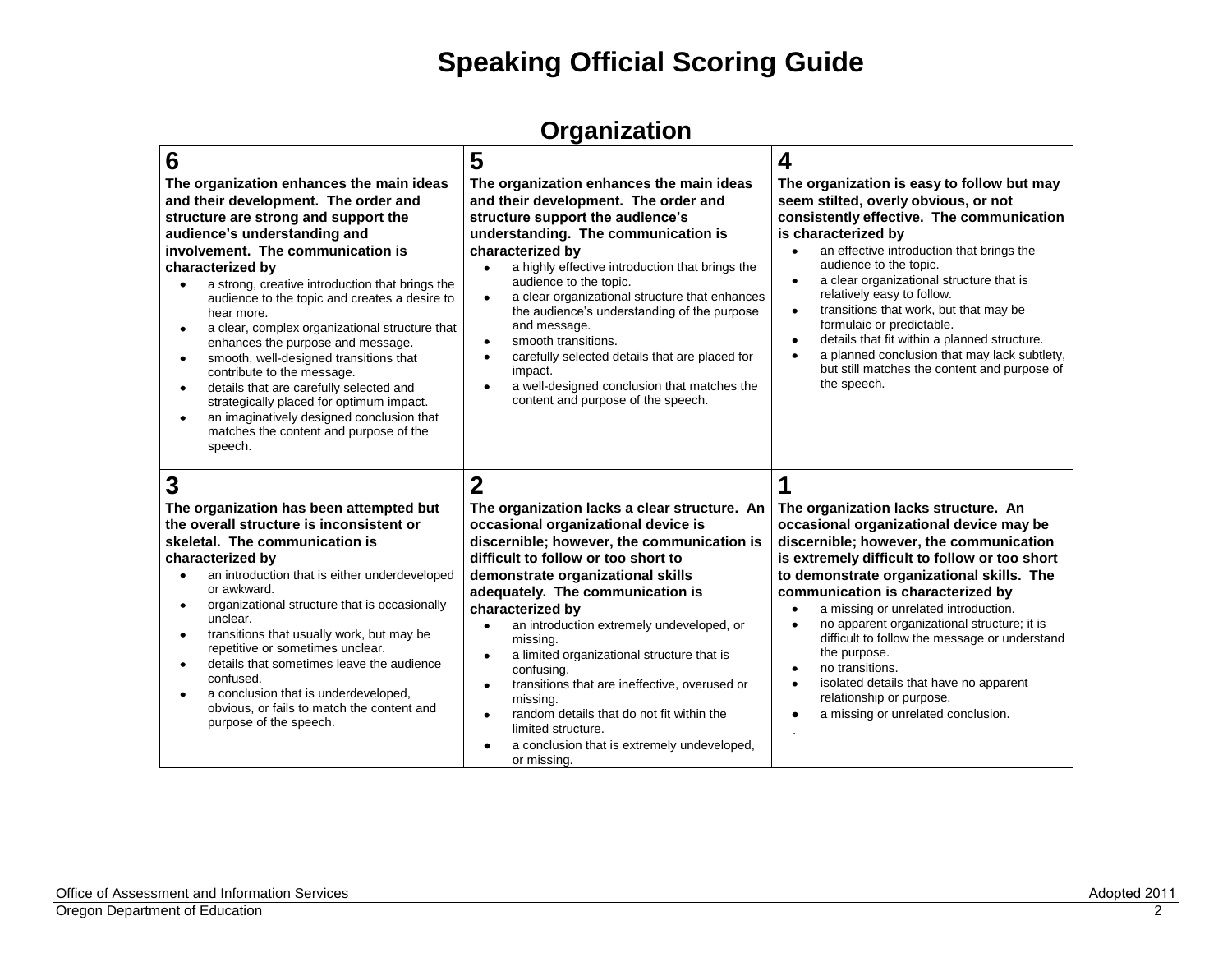#### **Language**

| 6                                                                                                                                                                                                                                                                                                                                                                                                                                                                                                                                                                                                                                                                                                                                                          | 5                                                                                                                                                                                                                                                                                                                                                                                                                                                                                                                                                                                                                                                                     | 4                                                                                                                                                                                                                                                                                                                                                                                                                                                                                                                                                                                                                                                                                                                                                   |
|------------------------------------------------------------------------------------------------------------------------------------------------------------------------------------------------------------------------------------------------------------------------------------------------------------------------------------------------------------------------------------------------------------------------------------------------------------------------------------------------------------------------------------------------------------------------------------------------------------------------------------------------------------------------------------------------------------------------------------------------------------|-----------------------------------------------------------------------------------------------------------------------------------------------------------------------------------------------------------------------------------------------------------------------------------------------------------------------------------------------------------------------------------------------------------------------------------------------------------------------------------------------------------------------------------------------------------------------------------------------------------------------------------------------------------------------|-----------------------------------------------------------------------------------------------------------------------------------------------------------------------------------------------------------------------------------------------------------------------------------------------------------------------------------------------------------------------------------------------------------------------------------------------------------------------------------------------------------------------------------------------------------------------------------------------------------------------------------------------------------------------------------------------------------------------------------------------------|
| The language is original, with a wide range<br>of words carefully selected to impact the<br>purpose and impress the audience. The<br>intended message is conveyed clearly and<br>word choice is precise and vivid. The<br>communication is characterized by<br>fresh, colorful, precise language that makes<br>a strong and purposeful impact.<br>impressive figurative or creative language<br>$\bullet$<br>that evokes clear images and an appropriate<br>emotional response from the audience.<br>slang or jargon that, if used, skillfully<br>$\bullet$<br>enhances the message or purpose.<br>clear command of the technical language<br>$\bullet$<br>necessary to make the content of the<br>speech clear.<br>correct grammar and usage<br>$\bullet$ | The language is original with a variety of<br>carefully selected words to impact the<br>purpose. The intended message is<br>conveyed clearly and vividly. The<br>communication is characterized by<br>precise, descriptive language that makes a<br>strong impact.<br>figurative or creative language that, if used,<br>$\bullet$<br>evokes clear images and an appropriate<br>emotional response from the audience.<br>slang or jargon that, if used, enhances the<br>$\bullet$<br>message or purpose.<br>effective use of the technical language<br>necessary to make the content of the speech<br>clear.<br>grammar and usage that are almost entirely<br>correct. | The language is original, functional and<br>appropriate to audience and purpose. The<br>intended message is conveyed clearly, but<br>word choice may be somewhat lacking in<br>vividness, precision, or interest. The<br>communication is characterized by<br>words that work but do not create a strong<br>impact.<br>attempts at colorful language that<br>occasionally evoke an appropriate<br>emotional response from the audience, but<br>at times may seem awkward or overdone.<br>slang or jargon that, if used, does not<br>$\bullet$<br>detract from the message or purpose.<br>competent, practiced use of the technical<br>language necessary to make the content of<br>the speech clear.<br>grammar and usage that are usually correct. |
| 3<br>The language is quite ordinary, lacking<br>precision, variety and clarity; or it reveals a<br>limited sense of audience and purpose.<br>The communication is characterized by<br>words that rarely hold the audience's<br>$\bullet$<br>interest; occasional mundane expressions or<br>clichés.<br>attempts at colorful language that, if present,<br>٠<br>are awkward and forced.<br>slang or jargon that is sometimes<br>$\bullet$<br>inappropriate or ineffective.<br>attempts to use technical language to make<br>$\bullet$<br>the content clear.<br>distracting lapses in grammar and usage.<br>٠                                                                                                                                                | $\mathbf 2$<br>The language is awkward, repetitive or<br>misused with a very limited sense of<br>audience and purpose. The communication<br>is characterized by<br>words that are flat or vague; colorful<br>$\bullet$<br>language, if used, is exaggerated and forced.<br>inappropriate or ineffective use of slang or<br>$\bullet$<br>jargon.<br>misunderstood, misused or underused<br>technical language.<br>frequent errors in grammar and usage that<br>interfere with meaning.                                                                                                                                                                                 | The language is extremely limited or so<br>misused that the meaning is obscured<br>with no sense of audience and purpose.<br>The communication is characterized by<br>words that are vague, inadequate or just<br>plain wrong; no attempt to use colorful<br>language.<br>inappropriate or ineffective use of slang or<br>jargon.<br>no evidence of ability to use technical<br>language.<br>significant errors in grammar and usage that<br>$\bullet$<br>may compromise meaning and speaker<br>credibility.                                                                                                                                                                                                                                        |

*\*While language skills are being developed in the classroom, and students should be given feedback for instructional purposes, they will not be required to meet a standard score in language at the grade 3 benchmark.*